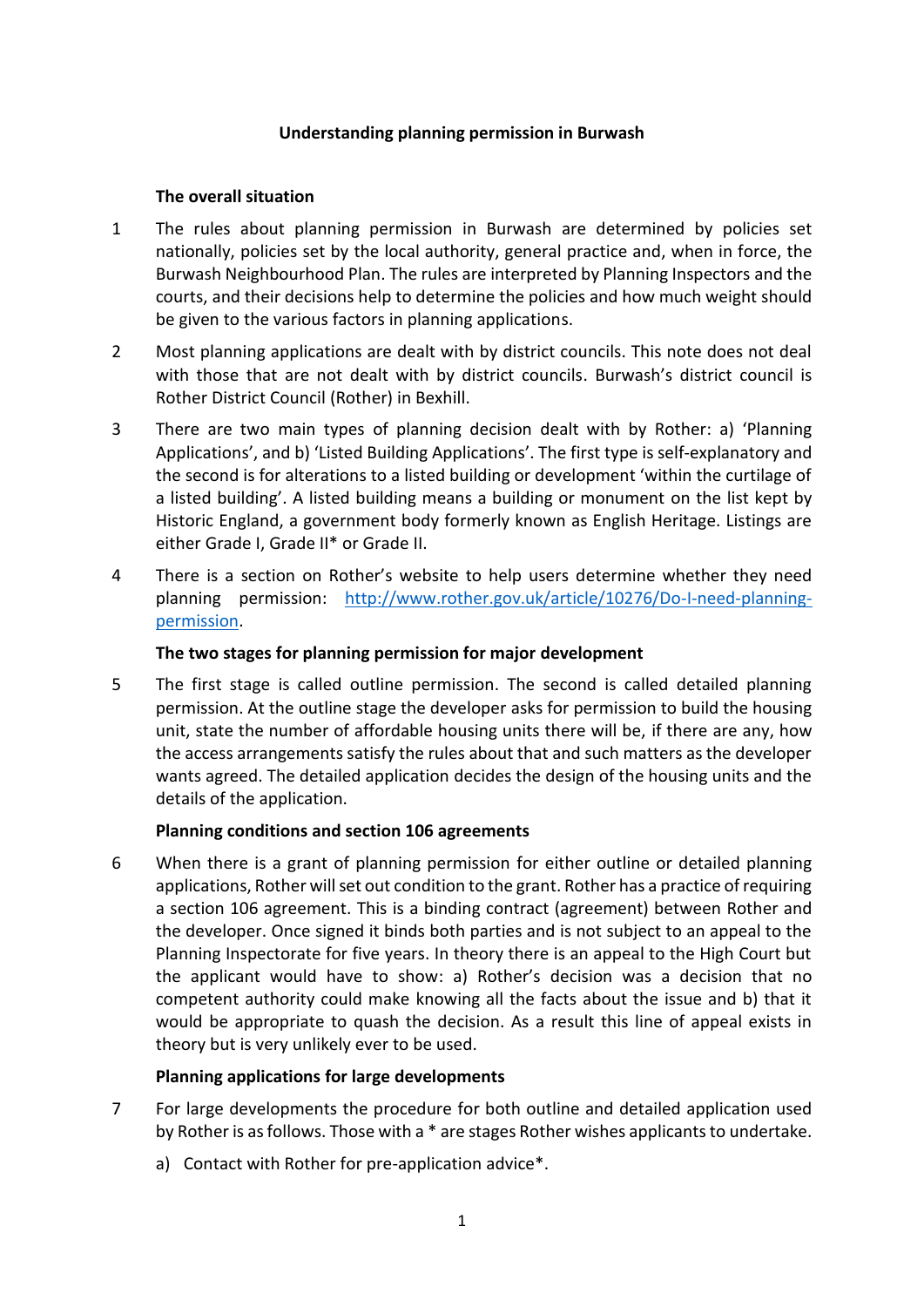- b) Consultation with the local parish council\*.
- c) Consultation with the local community\*.
- d) The submission of the planning application with the fee.
- e) Rother checks the application and if it is in order validates it.
- f) Rother puts the application and supporting documents on its planning portal so the public and others can see them.
- g) Rother fixes a pink notice at or near the site and usually sends a letter about the application to those living on or next to the site. The pink notice is in effect the starting gun for the consultation period. The notice gives the planning number and the date for the consultation period.
- h) Rother informs the statutory authorities, like the parish council for the site, the police and East Sussex Highways. Rother also informs interested parties like the High Weald AONB Unit and those who have signed up for an e-mail alert for new planning applications in their parish.
- i) The public are given 21 days to comment on, object to or support the application. These comments etc. can be made on Rother's planning portal, by e-mail to Rother or in writing. Comments and documents from the public and official bodies are posted on the planning portal.
- j) The planning committee of Burwash Parish Council considers the documents on the planning portal and comments on the proposal.
- k) Rother's planning officers for the application consider whether others should be consulted and whether more reports or documents are required by the developer.
- l) Rother's planning officers draft an officer's report for the application. The report will set out the planning history for the site, the relevant law and principles, the representation received, their view on the main issues and their recommendation to Rother's planning committee. The recommendation will be either to grant or to refuse the application.
- m) Whether an application is referred to the committee looks simple. It isn't. Where there is a contentious application it is likely to be referred to the committee by a senior planner or one of the councillors.
- n) If the application is to be decided by the planning committee, members of the committee, who are some of the elected councillors and one or more planning officers, look at site. The policy is that these site meetings should be held on the Tuesday before the committee meeting and the committee meeting should be on a Thursday. The group visits the sites by coach. Site meetings are carefully monitored and no contact is permitted between committee members and the site owner,
- o) On the appointed Thursday, the planning committee meets and decides whether to grant or to reject the application. They can, but rarely do, ask for more information and adjourn the decision. If an application is granted, it is usually with conditions. If the application is rejected, the committee sets out the reasons for the refusal.

#### **Appeals**